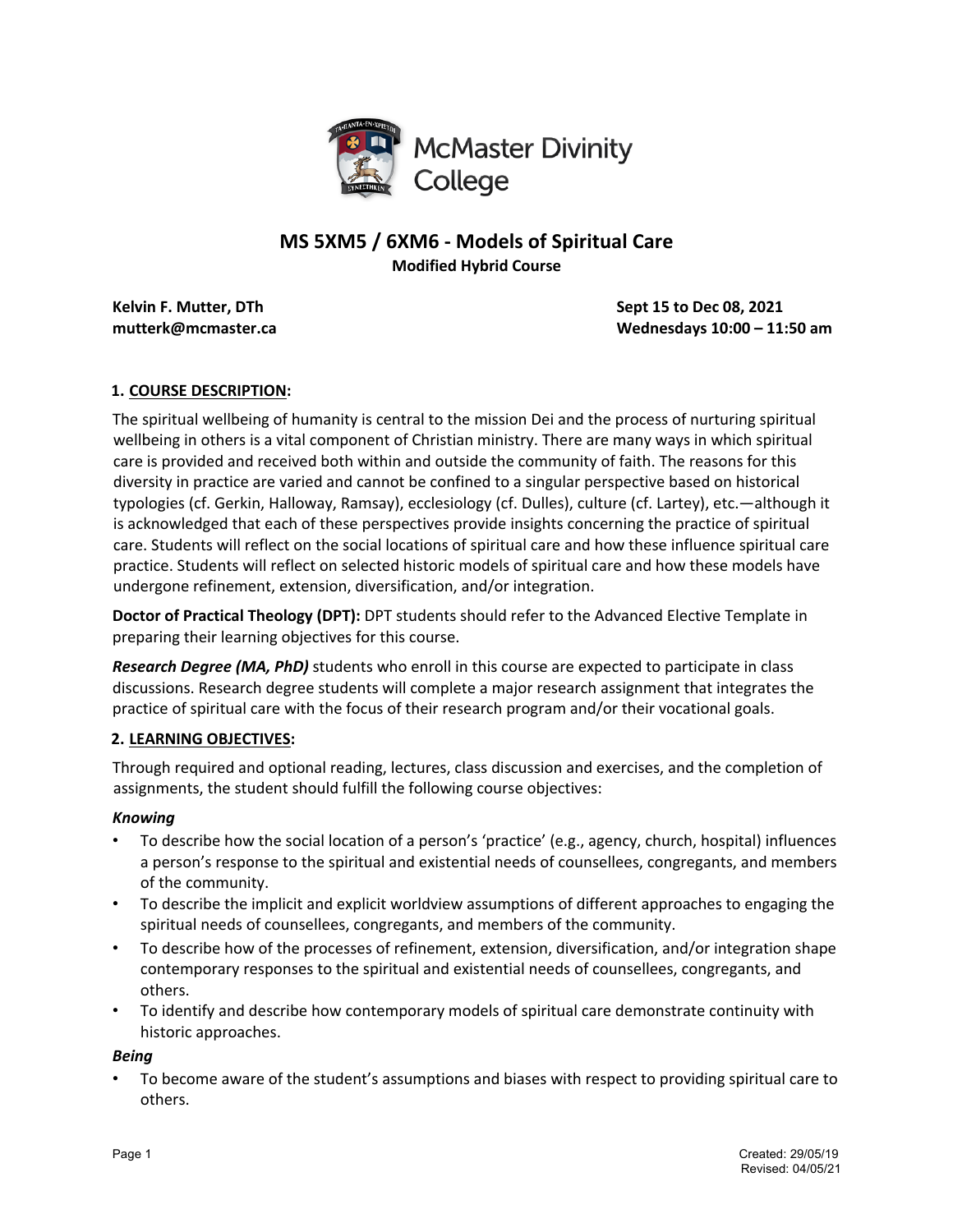• To reflect on the student's identity as a care provider and how this identity shapes their practice of spiritual care.

#### *Doing*

- To use case studies to practice framing the practice of spiritual care.
- To identify the student's current or anticipated practice context and which model(s) of spiritual care may be suitable in that setting.

#### **3. COURSE TEXTS:**

**Bookstore:** Texts may be purchased from the new *Hurlburt Family Bookstore* located beside the Chapel entrance, opposite Cullen Hall. It will be opening September 8th by appointment only due to Covid19 safety measures.

For orders in advance: Free shipping is offered to students.

Address: Read On Bookstore, 5 International Blvd., Etobicoke, Ontario. M9A 3C3. Bookstore Phone: 416 620 2934 Cell to text orders: 416 668 3434 Email for orders **books@readon.ca** 

Anderson, Ray S. *Spiritual Caregiving as Secular Sacrament.* Philadelphia: Jessica Kingsley Publishers, 2003. ISBN 1-84310-746-5

Cannon, Mae Elise, et al. *Forgive Us: Confessions of a Compromised Faith*. Grand Rapids: Zondervan, 2014. ISBN 9780310515968

Dunlap, Susan J. *Caring Cultures: How Congregations Respond to the Sick.* Waco, TX: Baylor University Press, 2012. ISBN 9781932792874

Patton, John. *Pastor as Counselor.* Nashville: Abingdon, 2015. ISBN 9781630886905

## **4. INSTRUCTOR:**

*Biography:* Dr. Kelvin Mutter is an Associate Professor (part-time) at McMaster Divinity College, Dr. Mutter is a Registered Psychotherapist (CRPO); an AAMFT Clinical Fellow & Approved Supervisor; a Certified Pastoral Counsellor & Associate Teaching Supervisor (CASC/ACSS); and, a Registered Marriage and Family Therapist (CAMFT). Dr. Mutter's ministry and counselling experience includes both his current work as an individual, couple and family therapist as well as over twelve years in pastoral leadership. Dr. Mutter is married and has three adult children.

*Availability:* Dr. Mutter will be available for one-on-one consultation after class and during breaks on the days class is scheduled. Otherwise, students may contact him at mutterk@mcmaster.ca.

#### **5. COURSE SCHEDULE:**

| <b>DATE</b>                                            | <b>LOCATION</b> | <b>CLASS TOPIC / ACTIVITY</b>                                  |  |  |  |
|--------------------------------------------------------|-----------------|----------------------------------------------------------------|--|--|--|
| Sept 15, 2021<br>In-Person                             |                 | <b>Introductory Matters</b>                                    |  |  |  |
|                                                        | at MDC          | Focus: Continuity and Change in the Practice of Spiritual Care |  |  |  |
| <b>CARING FOR, WITHIN, AND THROUGH COMMUNITY</b>       |                 |                                                                |  |  |  |
| Reading for the Unit: Susan J. Dunlap, Caring Cultures |                 |                                                                |  |  |  |
| Sept 22, 2021                                          | Online          | Focus: Continuity: Classical Foundations for Communal Care     |  |  |  |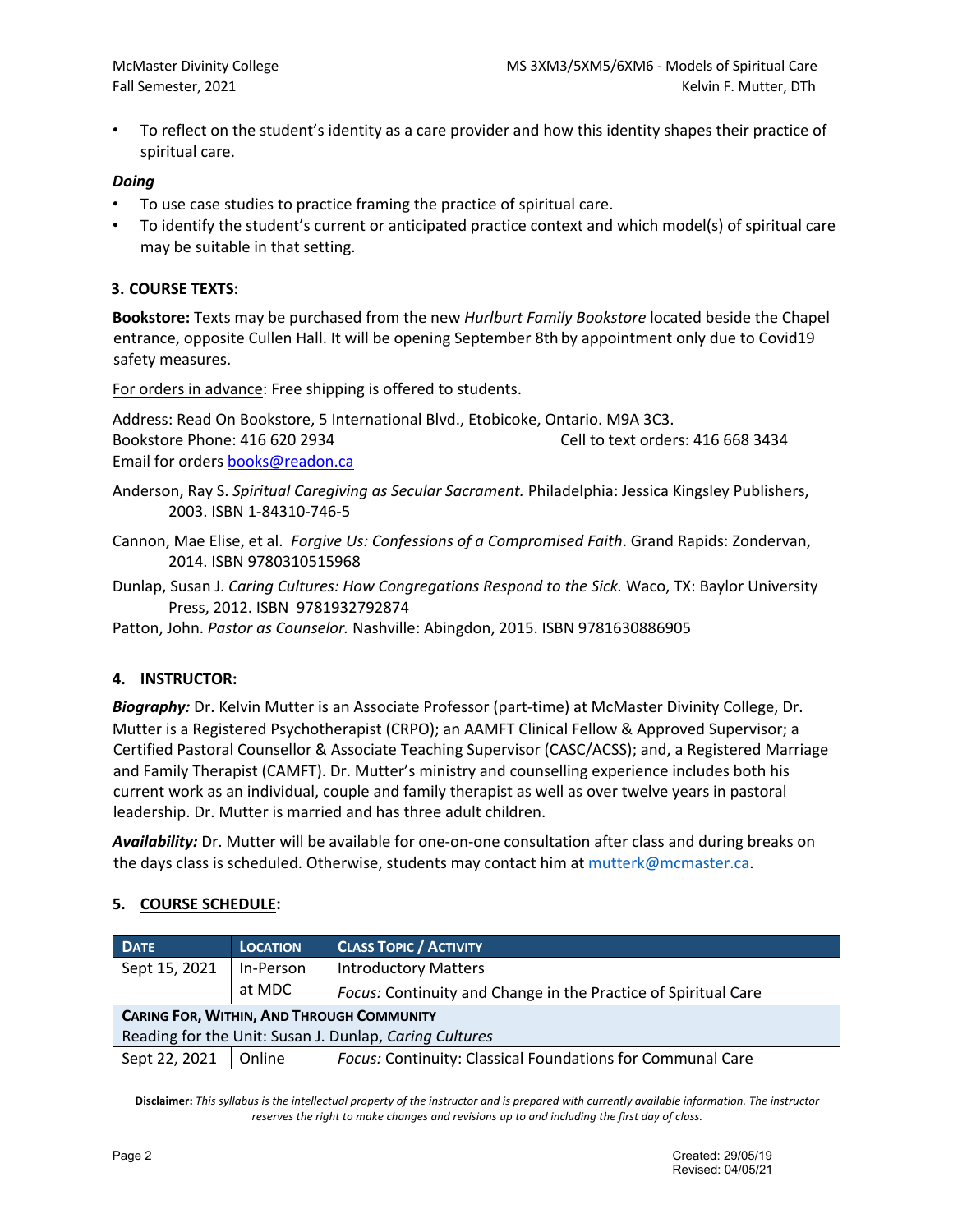| <b>DATE</b>                                                                                          | <b>LOCATION</b>                                                             | <b>CLASS TOPIC / ACTIVITY</b>                                                |  |  |  |  |
|------------------------------------------------------------------------------------------------------|-----------------------------------------------------------------------------|------------------------------------------------------------------------------|--|--|--|--|
| Sept 29, 2021                                                                                        | In-Person                                                                   | Focus: Theological Refinements for Communal Care                             |  |  |  |  |
|                                                                                                      | at MDC                                                                      | Post initial response to discussion #1 by 5:00 pm Friday.                    |  |  |  |  |
| Oct 6, 2021                                                                                          | Online                                                                      | <b>Focus: Practical Refinements in Communal Care</b>                         |  |  |  |  |
|                                                                                                      |                                                                             | Response to at least one other student's comments on discussion<br>$\bullet$ |  |  |  |  |
|                                                                                                      |                                                                             | #1 by 5:00 pm Friday                                                         |  |  |  |  |
| <b>GIVING AND RECEIVING HOSPITALITY</b>                                                              |                                                                             |                                                                              |  |  |  |  |
| Reading for the Unit: Anderson, Spiritual Caregiving as Secular Sacrament; Cannon, et al. Forgive Us |                                                                             |                                                                              |  |  |  |  |
| Oct 13, 2021                                                                                         | Focus: Continuity: Caring for the "Least of These My Brethren"<br>In-Person |                                                                              |  |  |  |  |
|                                                                                                      | at MDC                                                                      | Post initial response to discussion #2 by 5:00 pm Friday.<br>$\bullet$       |  |  |  |  |
| Oct 20, 2021                                                                                         | Online                                                                      | Focus: Diversification: Spiritual Care with Diverse Populations (part I)     |  |  |  |  |
|                                                                                                      |                                                                             | Response to at least one other student's comments on discussion              |  |  |  |  |
|                                                                                                      |                                                                             | #2 by 5:00 pm Friday.                                                        |  |  |  |  |
|                                                                                                      |                                                                             | Assignment: Literature Review Assignment (DPT/MA/PhD).<br>$\bullet$          |  |  |  |  |
| Oct 27, 2021                                                                                         |                                                                             | <b>READING WEEK - No Course Activities</b>                                   |  |  |  |  |
| Nov 3, 2021                                                                                          | In-Person                                                                   | Focus: Diversification: Spiritual Care with Diverse Populations (part II)    |  |  |  |  |
|                                                                                                      | at MDC                                                                      | Post initial response to discussion #3 by 5:00 pm Friday.                    |  |  |  |  |
| Nov 10, 2021                                                                                         | Online                                                                      | Focus: Extension: Spiritual Care as Secular Sacrament                        |  |  |  |  |
|                                                                                                      |                                                                             | Response to at least one other student's comments on discussion              |  |  |  |  |
|                                                                                                      |                                                                             | #3 by 5:00 pm Friday.                                                        |  |  |  |  |
| <b>CARING FOR INDIVIDUALS AND HOUSEHOLDS</b>                                                         |                                                                             |                                                                              |  |  |  |  |
| Reading for the Unit: Patton, Pastor as Counselor                                                    |                                                                             |                                                                              |  |  |  |  |
| Nov 17, 2021                                                                                         | In-Person                                                                   | Focus: Continuity: Spiritual Care as "Soul Healing" and "Soul Care"          |  |  |  |  |
|                                                                                                      | at MDC                                                                      | Post initial response to discussion #4 by 5:00 pm Friday.                    |  |  |  |  |
| Nov 24, 2021                                                                                         | Online                                                                      | Focus: Integration: Therapeutic Care as Spiritual Care                       |  |  |  |  |
|                                                                                                      |                                                                             | Response to at least one other student's comments on discussion<br>$\bullet$ |  |  |  |  |
|                                                                                                      |                                                                             | #4 by 5:00 pm Friday                                                         |  |  |  |  |
| Dec 1, 2021                                                                                          | In-Person                                                                   | Focus: Refinement: Rediscovering Soul Care                                   |  |  |  |  |
|                                                                                                      | at MDC                                                                      | Post initial response to discussion #5 by 5:00 pm Friday.                    |  |  |  |  |
| Dec 8, 2021                                                                                          | Online                                                                      | Focus: Integration: Use of Spiritual Practices within Therapeutic Care       |  |  |  |  |
|                                                                                                      |                                                                             | Response to at least one other student's comments on discussion              |  |  |  |  |
|                                                                                                      |                                                                             | #1 by 5:00 pm Wednesday.                                                     |  |  |  |  |
|                                                                                                      |                                                                             | Assignment: Integrative Assignment (DPT/MA/PhD)                              |  |  |  |  |

## **6. COURSE REQUIREMENTS:**

| <b>Assignments</b>                         | <b>Due Date</b> | <b>DPT</b>      | MA/PhD          |
|--------------------------------------------|-----------------|-----------------|-----------------|
| Participation: In-person & On-Line classes | Weekly          | 10%             | 10%             |
| Participation: Discussion Threads          | As assigned     | 10%             | 10%             |
| <b>Literature Review Assignment</b>        | Oct 20, 2021    | 40 %            | 40 %            |
| <b>Integrative Project</b>                 | Dec 8, 2021     | 40 <sup>%</sup> | 40 <sup>%</sup> |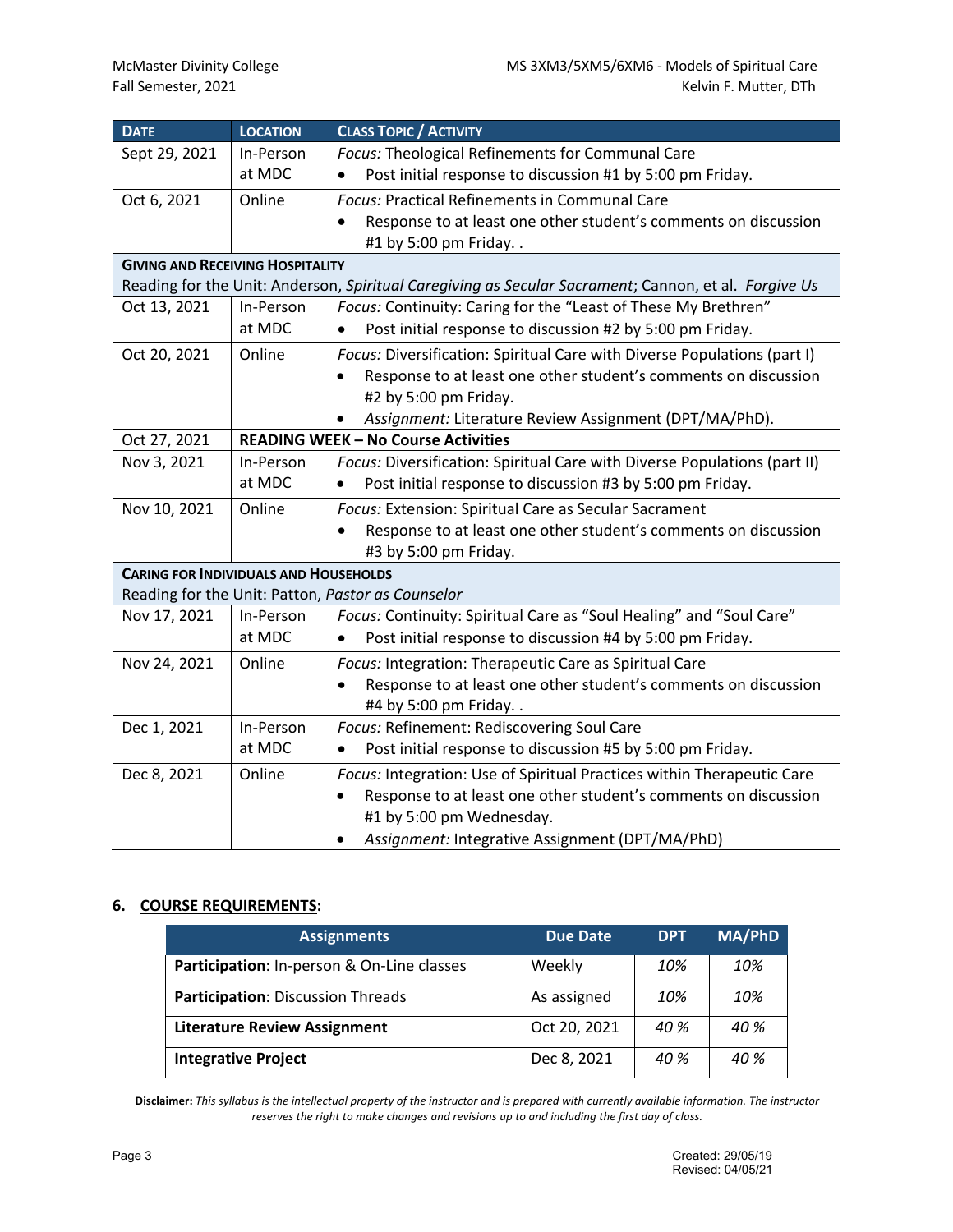# **6.1.Participation (Knowing, Doing, Being) Due: Weekly**

Both Synchronous and Asynchronous class sessions will include a mixture of lecture, discussion, case reflection and practice exercises. The participation grade will be based on the student's engagement with class activities (e.g., case studies, participation in discussion groups) and interaction with other students.

**DPT / MA / PhD students** will have two additional 90 min. seminars for input, dialogue, and collaboration related to their research projects. These will be scheduled with the group. A draft presentation/outline of their paper will be shared with the group for feedback and revision before final submission.

## **6.2.Discussion Boards (Knowing, Doing, Being) Due: When assigned**

*Learning Objectives*: Fostering a community of learning, ii) contextualization (knowing + doing), and iii) professional formation (being).

Students are expected to participate in each scheduled discussion thread during the week it is assigned. The purpose of these discussion threads is to promote a *collaborative* understanding of the topic under discussion.

# General Guideline:

Students are encouraged to use these discussion forums to ask questions about the topic and to respond to questions that are asked. These discussions are not intended to demonstrate your mastery of the subject. Rather the intent is to foster a conversation. *It is for this reason students are asked to limit each question you ask and each response to a question that you post to 250 words* (to illustrate, this paragraph is 91 words long). Please note that you will be asked to rewrite any post that is too long.

# Grading:

For full credit each student must a) submit their first posting to each discussion by 5:00 pm on the Friday of the week the discussion is posted, and b) respond to at least one other student's by 5:00 pm the following Friday.

## **6.3. Integrative Research (MA / PhD)**

Research degree students will focus their research on a topic that integrates the practice of spiritual care with the focus of their research program (e.g., biblical themes in spiritual care, spiritual care of young adults, spiritual care of families, spiritual care in the marketplace).

To facilitate student success, MA / PhD students will complete two assignments.

The final form of these research assignments may take the form of a publishable paper, a conference presentation, a course syllabus, a multi-week training program for volunteers, etc.

## *Learning Objectives:*

- To develop the student's skills in research through reading the research, counselling and theological literature on a specific topic.
- To analyze research findings critically.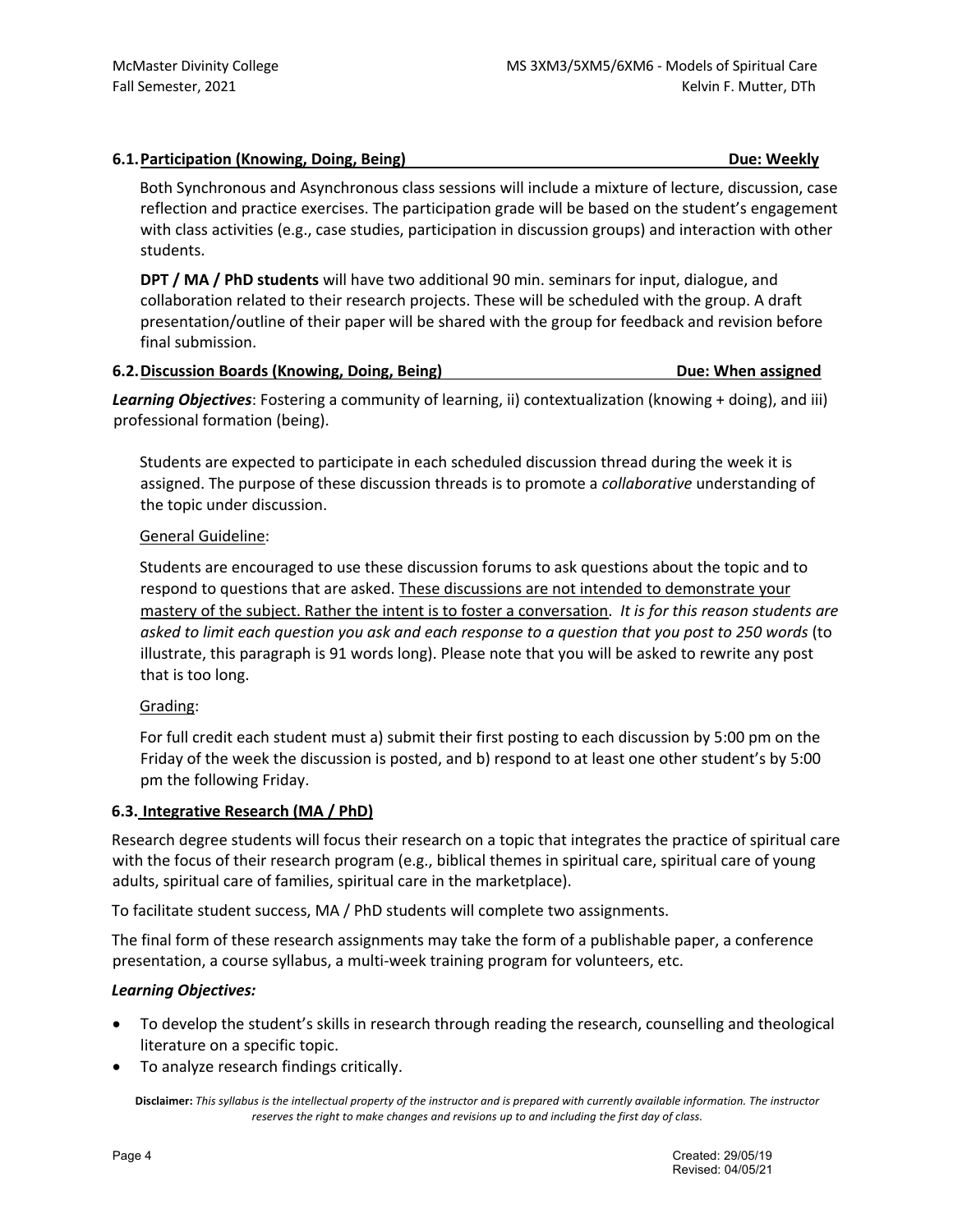- To determine the applicability of research findings to particular clinical or ministry situations.
- To integrate knowledge of research methods and practices with the student's counselling practice or practice of ministry.

## **6.3.1. Literature Review (MA / PhD) Due: Oct 20, 2021**

Students will submit an integrative literature review (5000 words) based on academic texts they have read on their chosen topic. MA/PhD students are expected to read at least 3000 pages of text that includes *no fewer than* 20 relevant academic (i.e., peer-reviewed) articles.

## *6.3.2.* **Integrative Project (MA / PhD) Due: Dec 8, 2021**

Students will submit a final project (e.g., design a course or lay training program, analytical essay) on a spiritual care topic of their choice. Although the written form of this project will vary depending on the focus and intent of the project, all submissions are expected to meet the following criteria.

- The written submission is to be 10,000 words (40 pages) in length; inclusive of footnotes and bibliography.
- The written submission will demonstrate a working knowledge of the field.
- The written submission will exhibit a high level of critical thinking and academic writing.
- Students who elect to develop either a training program or a course syllabus will identify the purpose or intent of the course or training program as well as the purpose of the individual components within the project.
- Students who elect to develop either a training program or a course syllabus will include within their final project a written background paper (20 pp.) that describes, examines, critiques, etc. a body of scholarship related to one key topic that is included in the course or program. The intent of this expectation is that the student will demonstrate their knowledge of the topic, their ability to work with the source material, and their ability to communicate their knowledge.
- Students who elect to develop either a training program or a course syllabus will include an outline of the entire program or course schedule as an appendix to the paper.

# **7. COURSE ADMINISTRATION:**

## **Instructor Availability:**

Throughout the course, Dr. Mutter will be available via email or WebEx as well as the discussion forum on Avenue to Learn. Dr. Mutter may be contacted at mutterk@mcmaster.ca. During the hybrid week, Dr. Mutter will be available for one-on-one consultation after class and during breaks on the days class is scheduled.

## **Interpersonal Interactions:**

*General:* Please respect the opinions of others, even if you do not agree with them. Extend courtesy by not ridiculing others' ideas. Feel free to respond logically, critically, and in an orderly manner.

*Online Interaction:* Students are encouraged to…

- Invite interaction through posting shorter comments and by asking questions.
- Remember we all have limited time; please respect everyone's time by posting short comments.
- Refrain from sharing personal information, remember this is an open forum. No one from this site will ever ask for personal information such as an email address or password.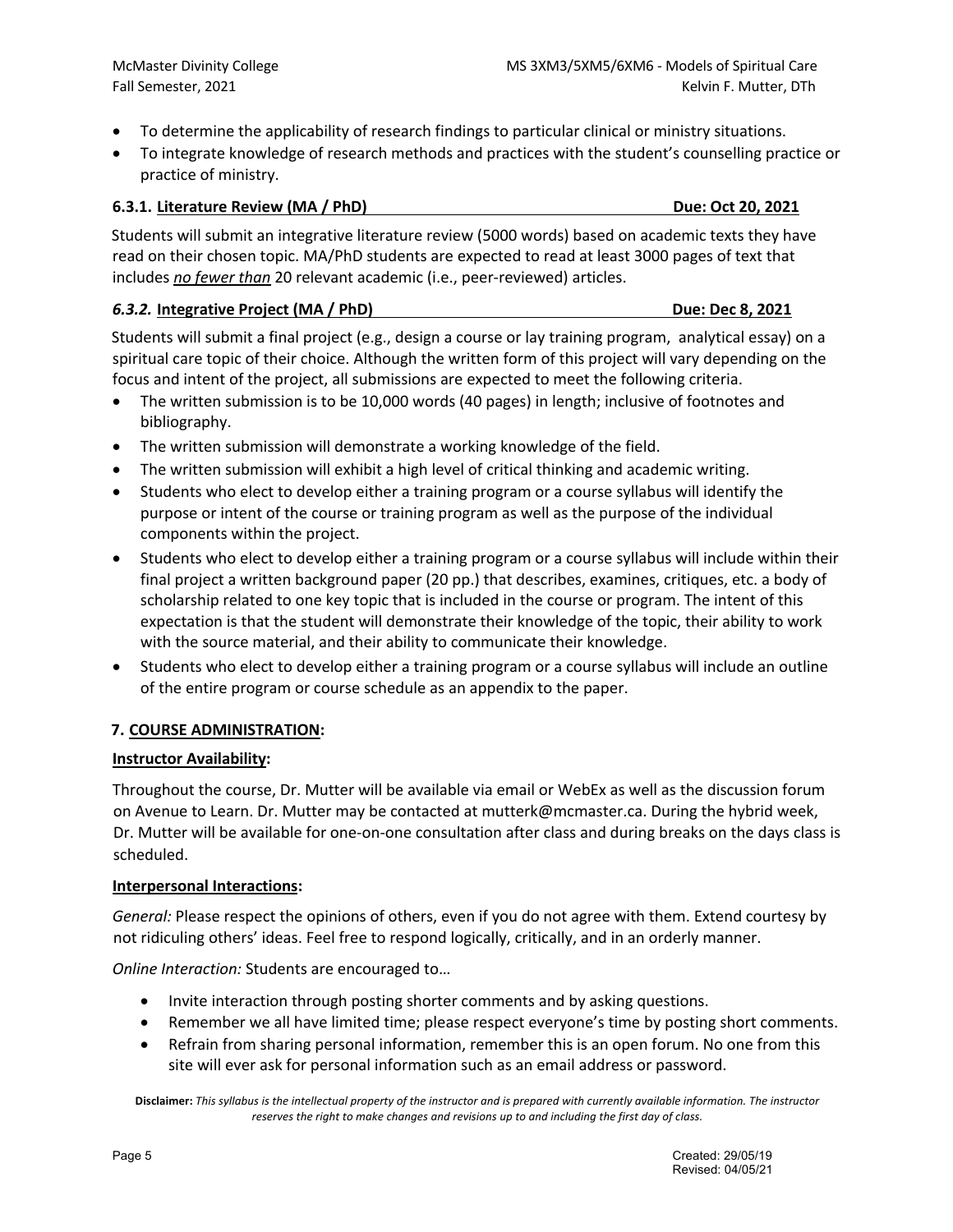- Refrain from typing in all capital letters as this may be perceived as yelling.
- Refrain from flaming, i.e., do not use these discussions forums to verbally express anger, displeasure, or other hostility towards others.

*In-Person Interaction* Students are encouraged to…

- Arrive on time for class.
- Stay for the entire class session.
- Not engage in anything during class time that prevents them or other from focusing and participating in class discussions.
- Not to carry on private conversations in class. This applies to spoken and electronic communication. If something is unclear, the whole class will benefit by a question being asked out loud.
- Silence cell phones and related devices during class. If a student must for some reason accept a phone call, he or she ought to discretely leave the class to do so.

#### **Written Work:**

#### *Gender Inclusive Language:*

McMaster Divinity College uses inclusive language for human beings in worship services, student written materials, and all its publications. It is expected that inclusive language will be used in chapel services and all MDC assignments. In reference to biblical texts, the integrity of the original expressions and the names of God should be respected, but you will need to use gender inclusive language for humans, and you will need to quote from a gender-inclusive version such as the following: NRSV (1989), NCV (1991), TEV/GNB/GNT (1992), CEV (1995), NLT (1996), TNIV (2005), and the Common English Bible (CEB 2011).

## *College Style for Written Work:*

All written work—unless informed otherwise by the professor—is to be submitted in accordance with the *McMaster Divinity College Style Guide for Essays and Theses*, available on the McMaster Divinity College website (https://mcmasterdivinity.ca/resources-forms/mdc-style-guide/).

#### *Length:*

Students are expected to adhere to the assignment page / word count. If a paper exceeds the word count, grace will be accorded for the first 10%. However, the grade will be reduced by 1/3 of a letter grade for each additional 10% a paper exceeds the stipulated word count.

#### *Submission of Written Work:*

Except for the **Online Discussion**, all written work is to be submitted by email in either MSWord format, "Rich Text Format" (i.e., \*.rtf), or as an Open Office document. PDF files are not acceptable as it can be more difficult to provide comments and feedback on the assignment.

#### *Deadlines*:

All assignments are due on the day indicated (by email before 5 p.m. of the day due). A late penalty of 2% per day will be applied to all assignments submitted after the deadline unless an extension has been obtained from the instructor prior to the deadline. Assignments cannot be submitted after April 9, 2021 without written permission from the Office of the MDC Registrar.